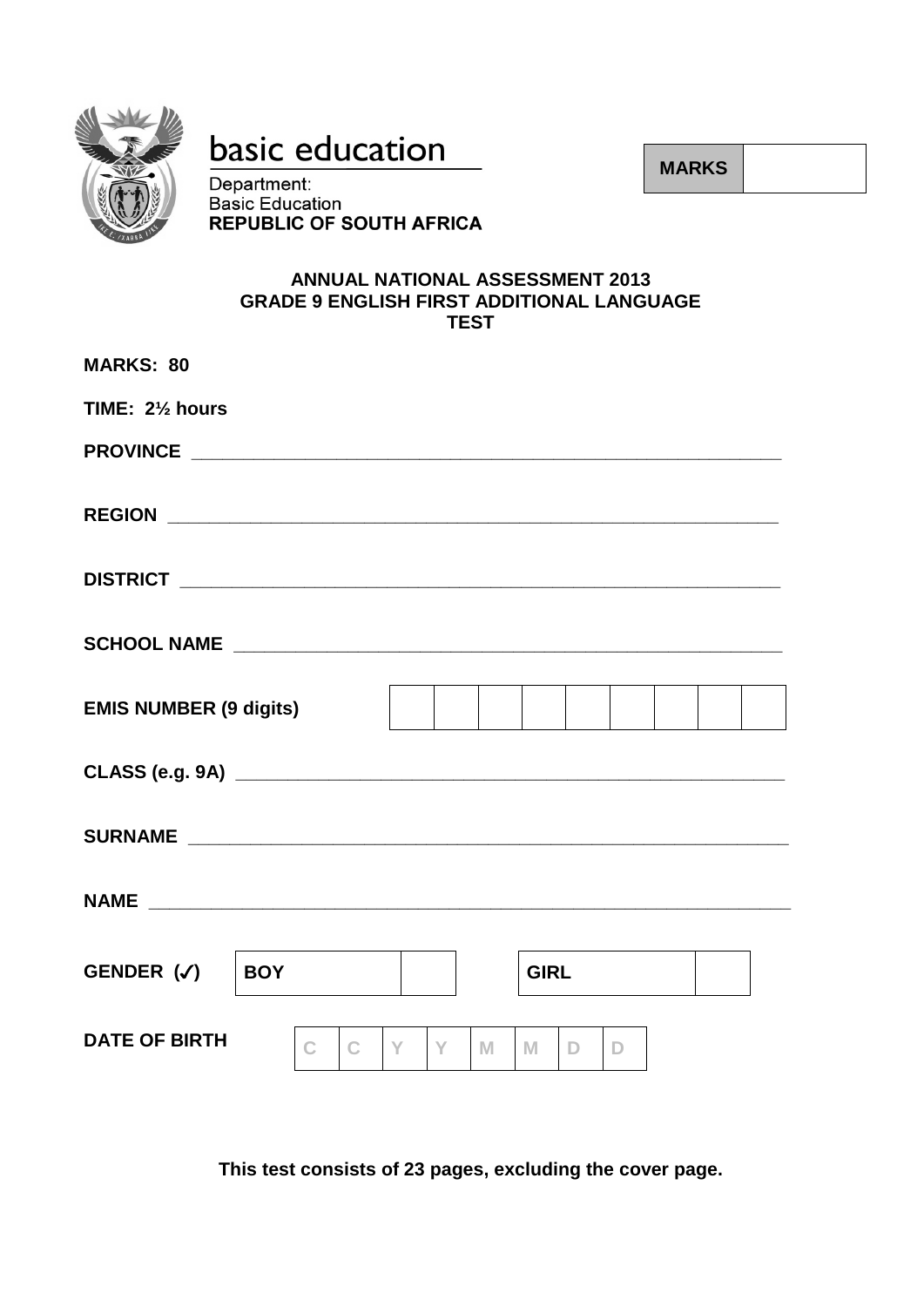#### **Instructions to the learner**

- 1. Read all the instructions carefully.
- 2. Answer all the questions in the spaces provided.
- 3. The test duration is 2½ hours.
- 4. The teacher will lead you through the practice exercise before you start the test.
- 5. Write neatly and legibly.

#### **Practice exercise for multiple-choice questions**

Circle the letter of the correct answer.

Where does the sun rise?

- A The sun rises in the west.
- B The sun rises in the east.
- C The sun rises in the north.
- D. The sun rises in the south.

You have answered correctly if you have circled B.

**The test starts on the next page.**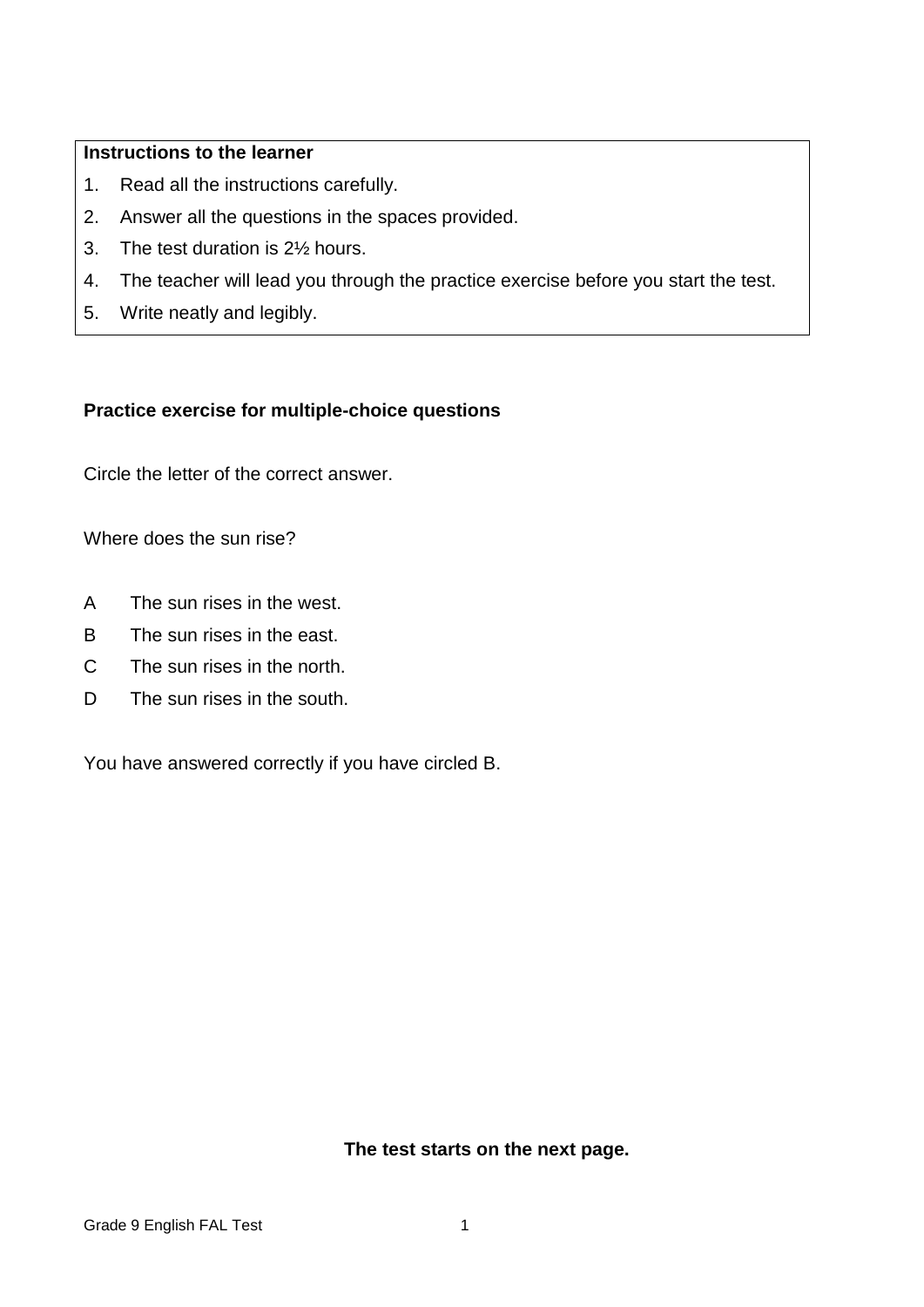# **SECTION A**

Read the story below and answer questions 1–6.

- 1 A long time ago, both Thunder and Lightning lived on this earth, among the people. Thunder was a mother sheep and Lightning was her son, a ram.
- 2 Neither animal was very popular with the people, for when somebody offended Lightning, he would fly into a rage and begin burning whatever he came across. This often included huts and corn bins and even large trees. Sometimes he damaged crops on the farms with his fire and occasionally he killed people who got in his way.
- 3 As soon as Thunder knew he was behaving this way, she would raise her voice and shout at him as loudly as she could and that was very loud indeed! Naturally the neighbours were very upset, first by the damage caused by Lightning and then by the unbearable noise from his mother that always followed his outbursts.
- 4 The villagers complained to the king on many occasions, until at last he sent the two of them to live at the very edge of the village and said that they were no longer allowed to mix with the people of the village.
- 5. However, this did no good, since Lightning could still see people as they walked about the village streets and so found it only too easy to pick quarrels with them.
- 6 At last the king sent for Thunder and Lightning again. "I have given you many chances to live a better life," he said, "but I can see that it is useless. From now on, you must go away from our village and live in the wild bush. We do not want to see your faces here again." Thunder and Lightning had to obey the king. They left the village, very angry with its inhabitants.
- 7 But there was a lot of trouble in store for the villagers. Lightning was so angry about being banished that he set fire to the whole bush and since it was the dry season, this was extremely dangerous. The flames spread to the farms of the people and sometimes to their houses as well, so that they were in despair again.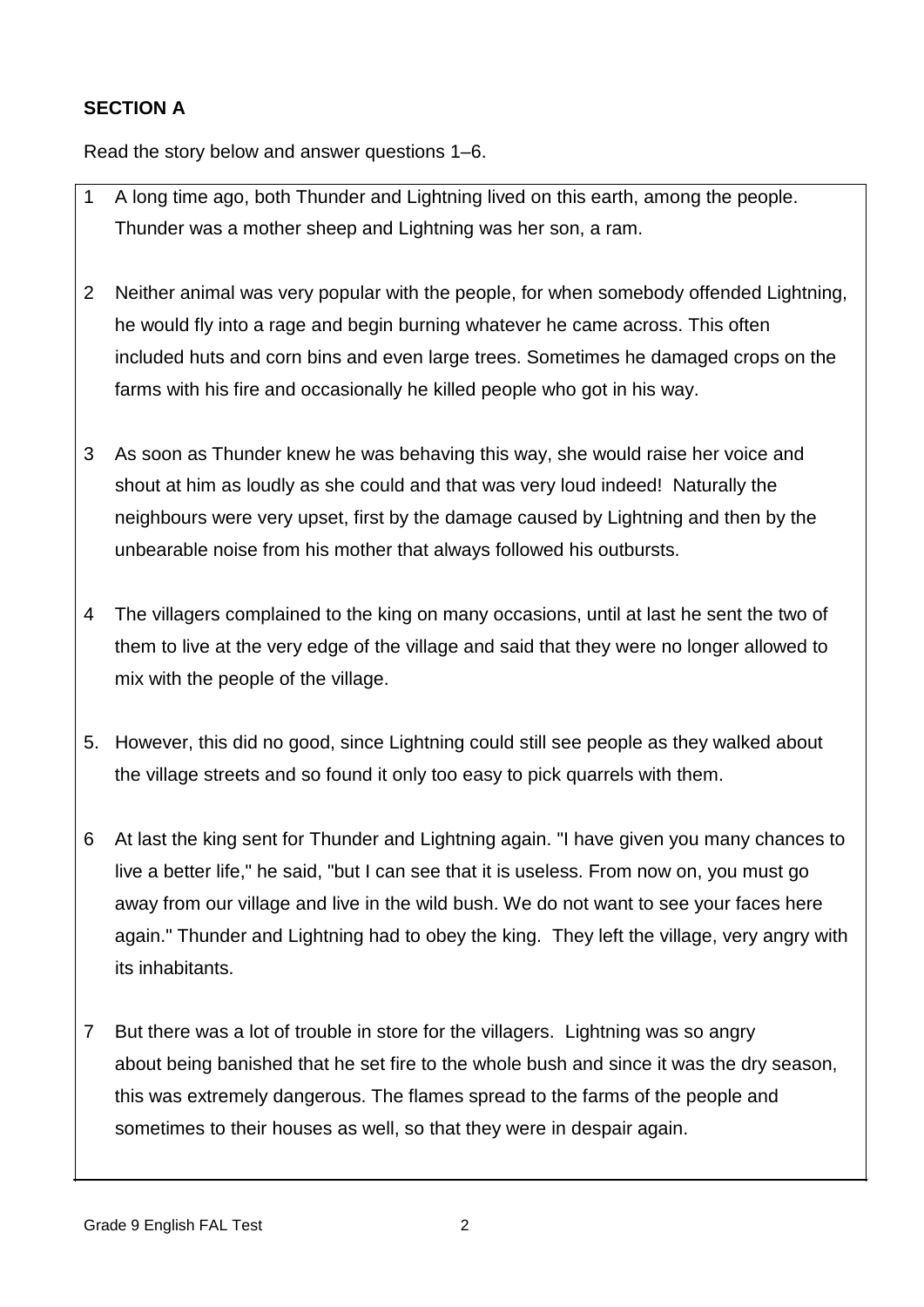- 8 The villagers often heard Thunder's mighty voice calling her son to order, but, since it was always after he had done something wrong, it made very little difference to his actions.
- 9 The king called all his counsellors together and asked them to advise him. After much debate they hit on a plan. They decided to banish Thunder and Lightning from the earth, and to send them to live in the sky.
- 10 Thunder and Lightning were sent away into the sky, where the people hoped they would not be able to do any more damage.
- 11 Things did not work out quite as well as they had hoped, however, for Lightning still loses his temper from time to time and cannot resist sending fire down to the earth when he is angry. Then you can hear his mother shouting at him in her loud, rumbling voice.

[Adapted from a *Nigerian fable*: www.gateway\_africa.com/stories]

- 1. Circle the letter of the correct answer. Why did the author write the story?
	- A He wanted to show the power of a king.
	- B He wanted to show the dangers of lightning.
	- C He wanted to explain the origin of thunder and lightning.
	- D He wanted to emphasise the importance of obeying your mother. (1)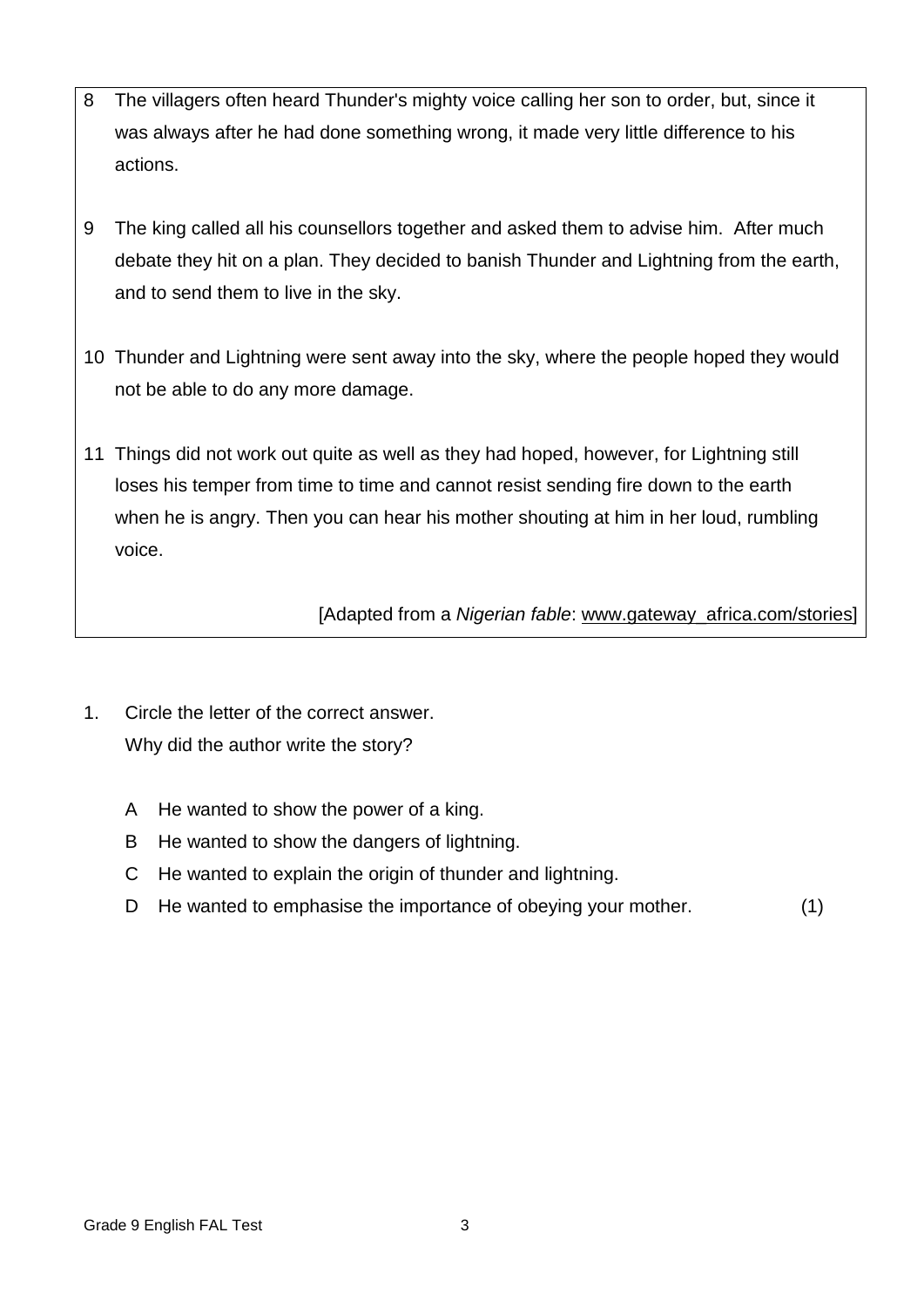- 2. Circle the letter of the correct answer.
- 2.1 Who are the main characters in the story?
	- A Thunder and Lightning
	- B Thunder and Lightning and the king
	- C The king and his advisors
	- D The king and the villagers

(1)

- 2.2 Which word best describes Lightning?
	- A **Unfriendly**
	- B **Obedient**
	- $\mathcal{C}$ Sociable
	- D. **Friendly** (1)
- 3. Circle the letter of the correct answer.
- 3.1 Choose the correct statement from those listed below.
	- A Thunder succeeded in disciplining Lightning.
	- B Thunder was not interested in disciplining Lightning.
	- C Thunder and Lightning were sent to live in the sky.
	- D. The villagers were patient with Thunder and Lightning. (1)
- 3.2 What does the following quote mean?

"… when somebody offended Lightning, he would fly into a rage …" (paragraph 2)

- A Lightning took a while to become angry.
- B Lightning ran around in anger.
- C Lightning turned red with anger.
- D Lightning became very angry very quickly. (1)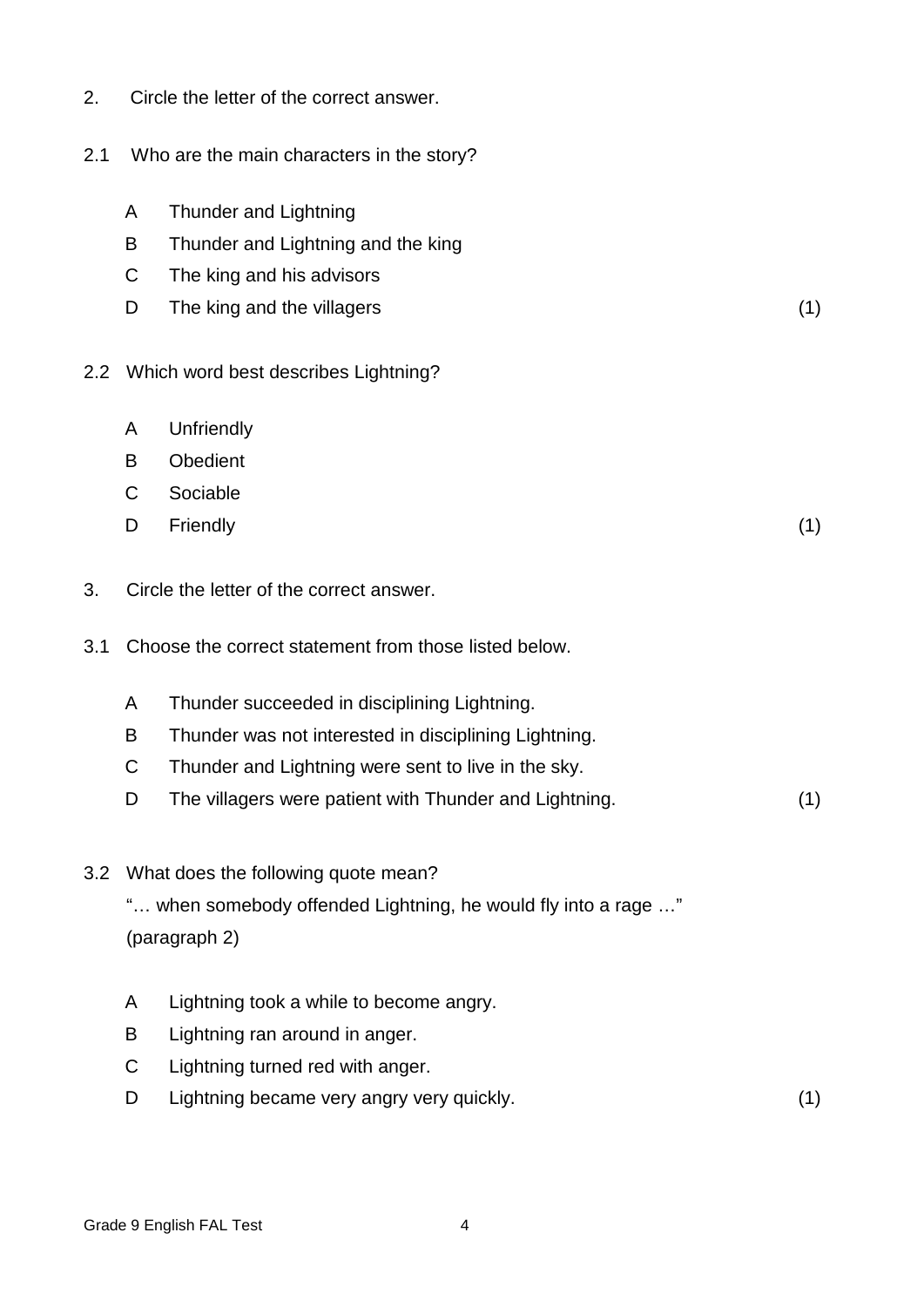- 4. Circle the letter of the correct answer. Who is the narrator of the story?
	- A Thunder and Lightning
	- B Third person narrator
	- C First person narrator
	- D The king and the villagers (1) (1)

5. Do you agree that Thunder and Lightning had to leave the village and live in the sky? You have to give a reason to support your answer.

\_\_\_\_\_\_\_\_\_\_\_\_\_\_\_\_\_\_\_\_\_\_\_\_\_\_\_\_\_\_\_\_\_\_\_\_\_\_\_\_\_\_\_\_\_\_\_\_\_\_\_\_\_\_\_\_\_\_\_\_\_\_\_\_\_\_\_\_\_\_\_

- $\hspace{2cm} (2)$
- 6. Describe where Thunder and Lightning lived at first. Base your answer on the information in the text.

\_\_\_\_\_\_\_\_\_\_\_\_\_\_\_\_\_\_\_\_\_\_\_\_\_\_\_\_\_\_\_\_\_\_\_\_\_\_\_\_\_\_\_\_\_\_\_\_\_\_\_\_\_\_\_\_\_\_\_\_\_\_\_\_\_\_\_\_\_\_\_

\_\_\_\_\_\_\_\_\_\_\_\_\_\_\_\_\_\_\_\_\_\_\_\_\_\_\_\_\_\_\_\_\_\_\_\_\_\_\_\_\_\_\_\_\_\_\_\_\_\_\_\_\_\_\_\_\_\_\_\_\_\_\_\_\_\_\_\_\_\_\_ (2)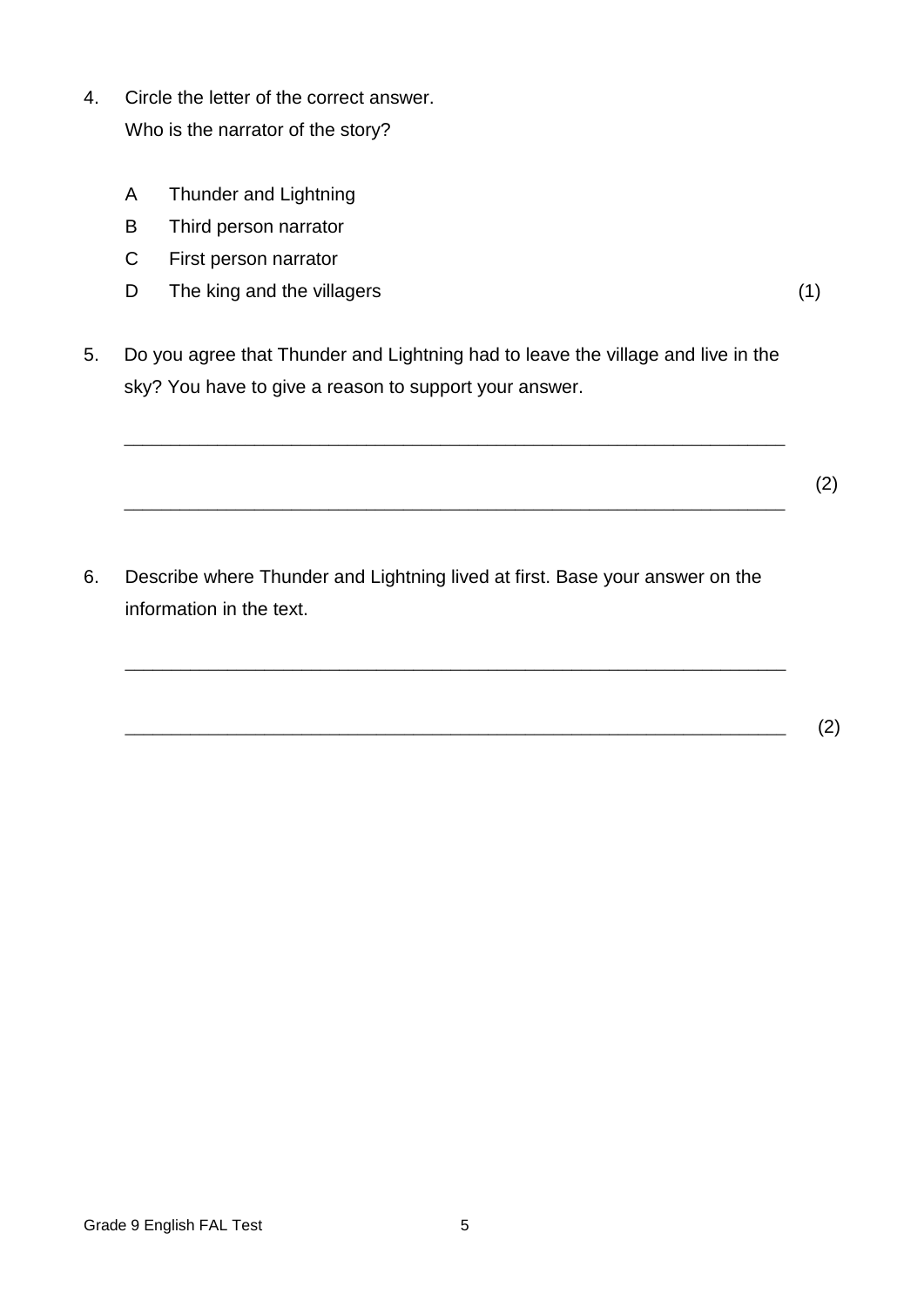Read the poem below and answer question 7.

| <b>Timothy Winters</b>                        |                    |
|-----------------------------------------------|--------------------|
| Timothy Winters comes to school               |                    |
| With eyes as wide as a football pool,         |                    |
| Ears like bombs and teeth like splinters:     |                    |
| A blitz of a boy is Timothy Winters.          |                    |
| His belly is white, his neck is dark,         | 5                  |
| And his hair is an exclamation mark,          |                    |
| His clothes are enough to scare a crow        |                    |
| And through his britches the blue winds blow. |                    |
|                                               |                    |
| When the teacher talks he won't hear a word   |                    |
| And he shoots down dead the arithmetic bird,  | 10                 |
| He licks the patterns off his plate           |                    |
| And he's not even heard of the Welfare State. |                    |
|                                               | by Charles Causley |
|                                               |                    |

- 7. Circle the letter of the correct answer.
- 7.1 "He licks the patterns off his plates" (line 11). Look at the above quote. How does Timothy feel?
	- A Angry
	- B Rude
	- C Hungry
	- D Irritated (1)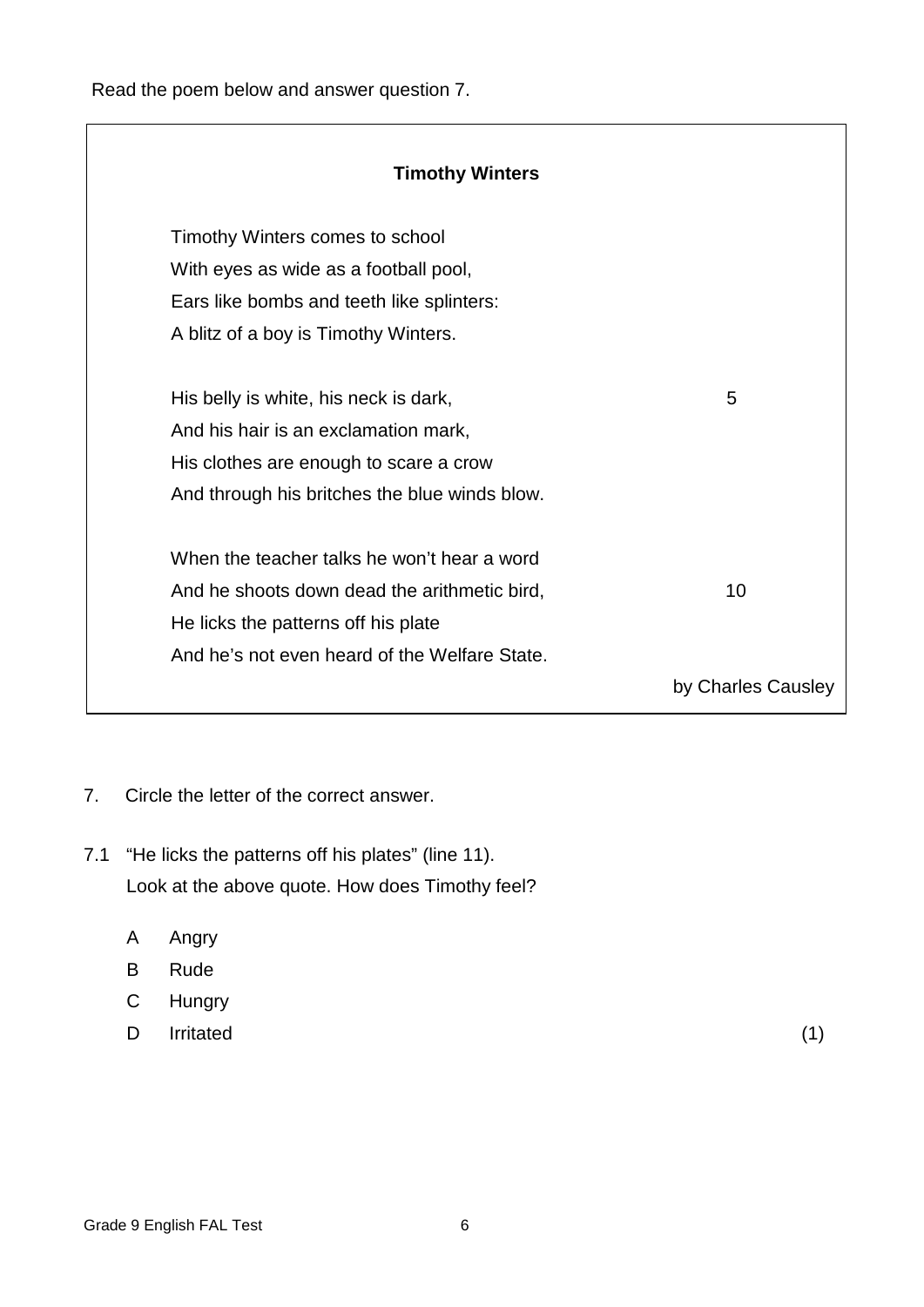- 7.2 Identify the figure of speech in line 3.
	- A Simile
	- B Assonance
	- C Metaphor
	- D Alliteration (1)

- 7.3 Identify the figure of speech in "down dead" (line 10).
	- A Alliteration
	- B Assonance
	- C Metaphor
	- D Simile (1)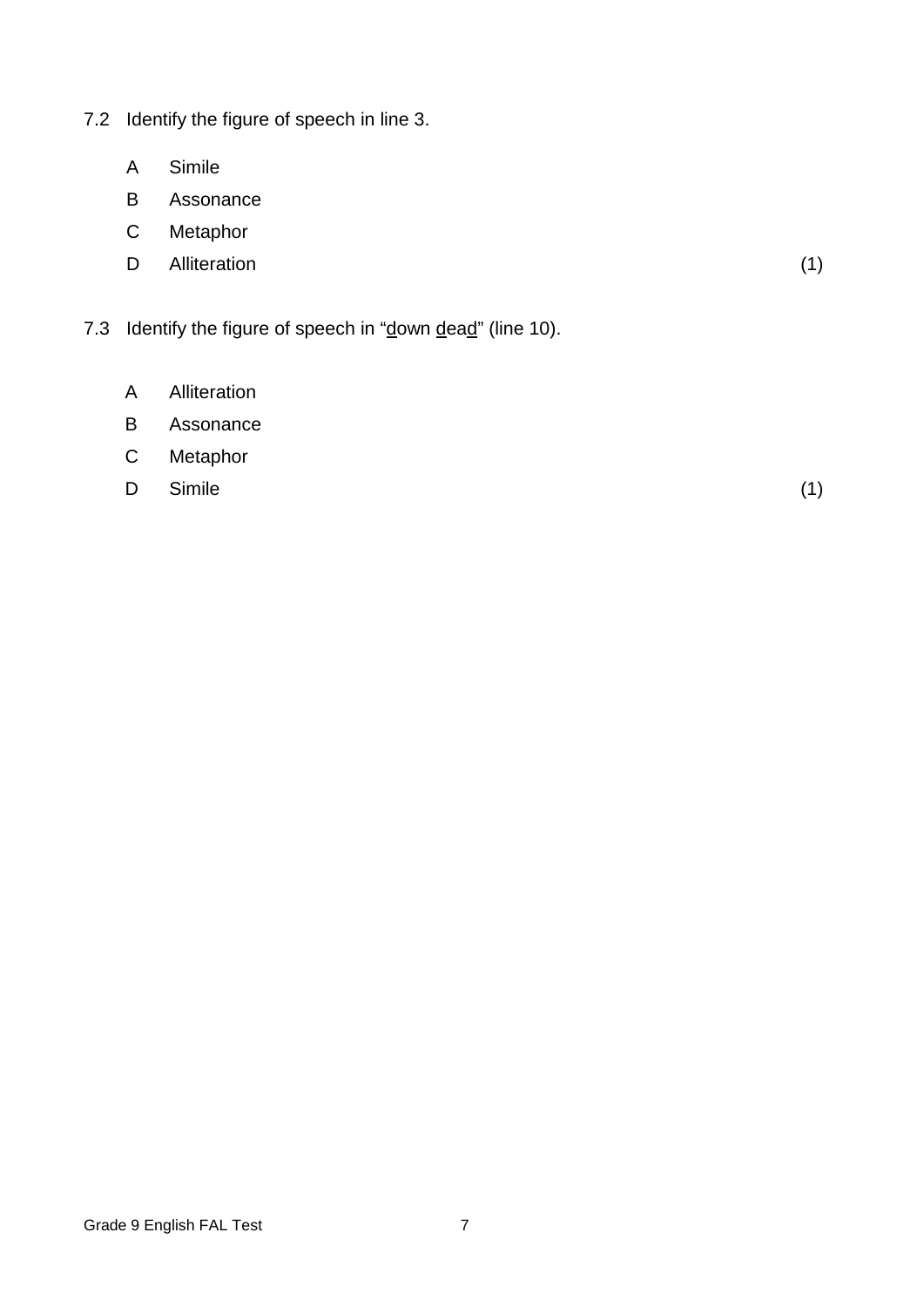Read the passage and answer questions 8–16.

# **BUSTING THE BULLIES**

- 1 You might think of a bully as someone who, backed by a gang of supporters, picks on a vulnerable person, pushes them around or grabs their sandwiches during break time – but bullying comes in many forms.
- 2 Bullying is aggressive behaviour intended to hurt another person physically or emotionally. The bully tries to gain control over the victim.
- 3 Research reveals interesting facts about the self-image of bullies. In some cases they're arrogant and egocentric; they feel good when belittling others. In other cases the bully is self-conscious or ashamed about something and intimidates others to feel powerful and in control.
- 4 Bullies experience uncontrolled rage, exhibit aggressive behaviour and sometimes have poor role models. Children who are abused at home often bully smaller or younger children at school to vent their feelings.
- 5 Cyber bullying can be far more dangerous and hurtful than other forms of bullying. Cyber bullying is the term for bullying that occurs on social networks and instant message platforms. An example of a social network is Facebook. In the past, objectionable messages were spread via notes passed around the classroom. Handwritten notes have a short lifespan. These days, humiliating or disgusting messages are distributed much more widely via cellphones or on the Internet. Such messages can have lifelong negative effects on the victims.
- 6 Victims can develop serious emotional and behavioural problems. There appears to be a strong link between bullying and suicide attempts. Some children are ashamed and become so withdrawn they can't or won't talk about the abuse they're subjected to.

[Adapted from *You* magazine, September 2012]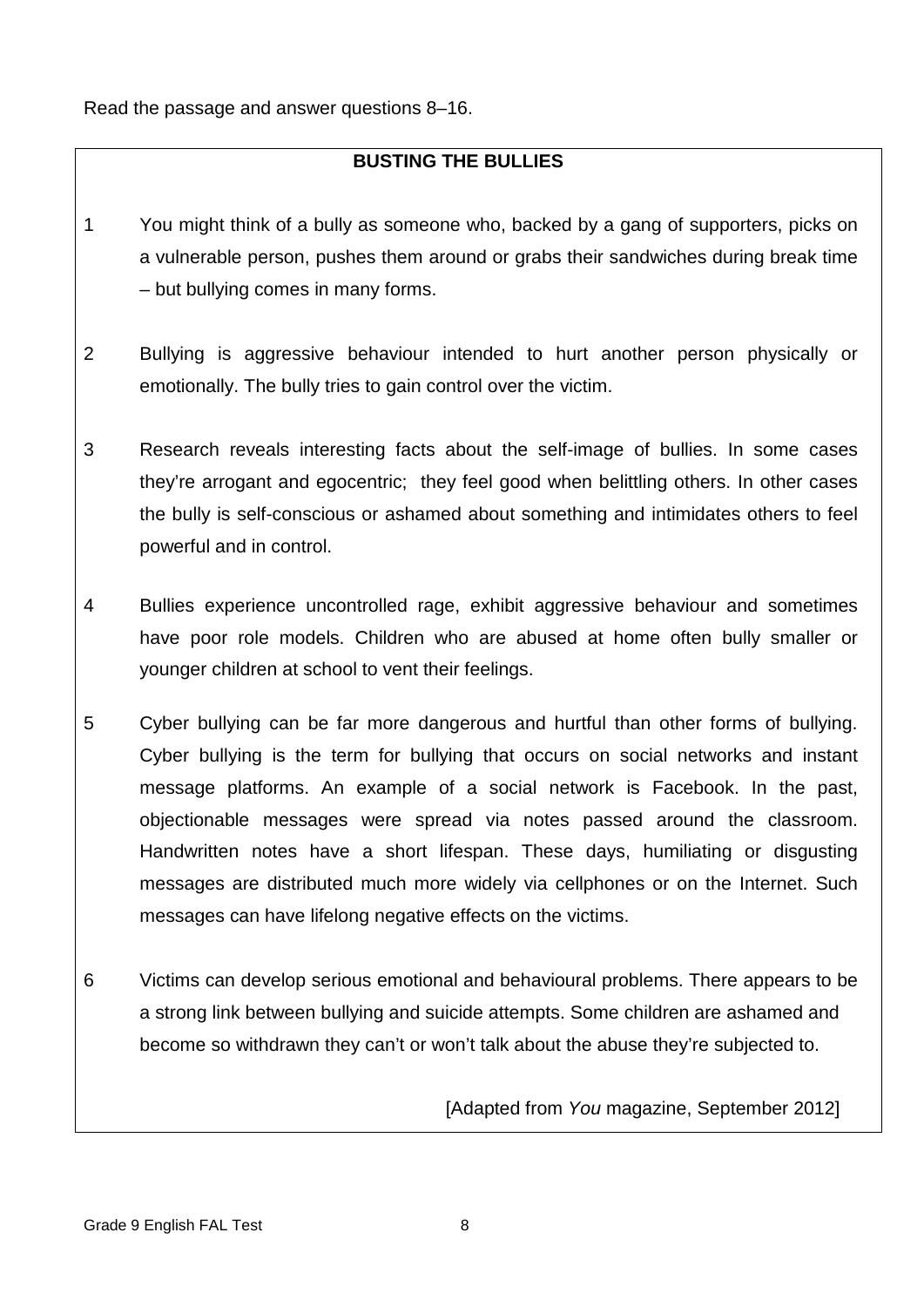- 8. Circle the letter of the correct answer. Why did the writer write this passage?
	- A The writer wants to make bullies feel bad about themselves.
	- B The writer wants to encourage readers to put an end to bullying.
	- C The writer wants to make the victims feel better about themselves.
	- D The writer wants to give readers information about the effects of bullying. (1)
- 9. Circle the letter of the correct answer. Which paragraph provides the best description of bullying?
	- A Paragraph 1
	- B Paragraph 2
	- C Paragraph 3
	- D Paragraph 4
- 10. Circle the letter of the correct answer. How does bullying make the reader feel?
	- A Relaxed
	- B Strong
	- C Upset
	- D Happy
- 11. The article called "Busting the Bullies" was published in a \_\_\_\_\_\_\_\_\_\_\_\_. (1)
- 12. Circle the letter of the correct answer. Identify the topic sentence in paragraph 5.
	- A Cyber bullying can be far more dangerous and hurtful than other forms of bullying.
	- B Such messages can have lifelong negative effects on the victims.
	- C In the past, objectionable messages were spread via notes passed around the classroom.
	- D An example of a social network is Facebook.

(1)

(1)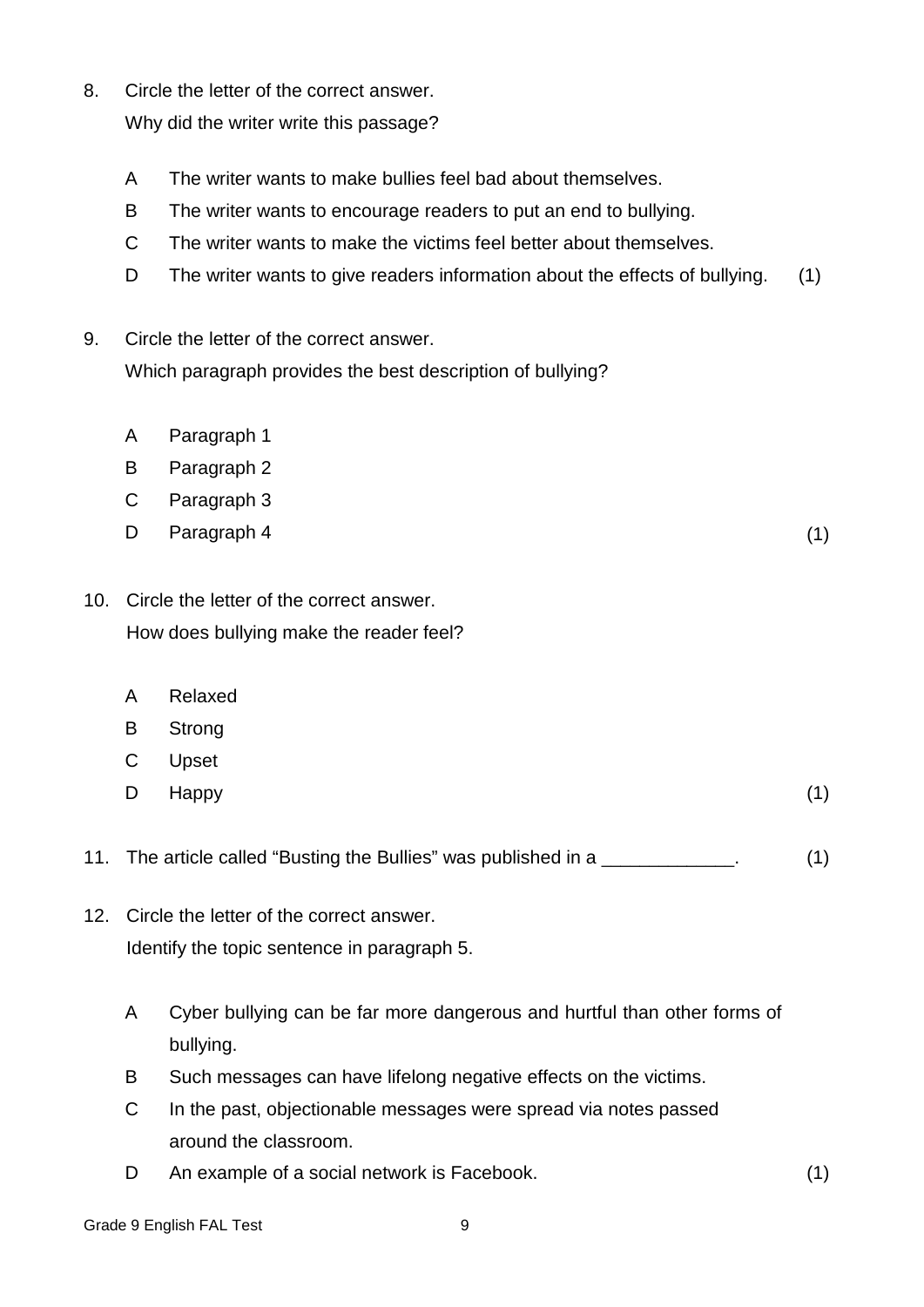- 13. Circle the letter of the correct answer.
- 13.1 Choose the best meaning of the word "egocentric" (paragraph 3) as it is used in the text.
	- A They enjoy hurting people.
	- B They think only of themselves.
	- $\mathsf{C}$ They think a lot about themselves.
	- D They like to boast about hurting others. (1)
- 13.2 What does the following quote mean? Bullies "vent their feelings" (paragraph 4).
	- A They express their feelings.
	- B Their actions are aggressive.
	- $\mathcal{C}$ They boast about their emotions.
	- D. They breathe deeply when angry.
- 14. According to the passage, why is "cyber bullying" easier than bullying in the past?

\_\_\_\_\_\_\_\_\_\_\_\_\_\_\_\_\_\_\_\_\_\_\_\_\_\_\_\_\_\_\_\_\_\_\_\_\_\_\_\_\_\_\_\_\_\_\_\_\_\_\_\_\_\_\_\_\_\_\_\_\_\_\_\_\_\_\_\_\_

\_\_\_\_\_\_\_\_\_\_\_\_\_\_\_\_\_\_\_\_\_\_\_\_\_\_\_\_\_\_\_\_\_\_\_\_\_\_\_\_\_\_\_\_\_\_\_\_\_\_\_\_\_\_\_\_\_\_\_\_\_\_\_\_\_\_\_\_\_ (1)

(1)

15. What does the description, "backed by a gang of supporters" (paragraph 1), convey about the bullies?

\_\_\_\_\_\_\_\_\_\_\_\_\_\_\_\_\_\_\_\_\_\_\_\_\_\_\_\_\_\_\_\_\_\_\_\_\_\_\_\_\_\_\_\_\_\_\_\_\_\_\_\_\_\_\_\_\_\_\_\_\_\_\_\_\_\_\_\_\_

 $\frac{1}{2}$  (1)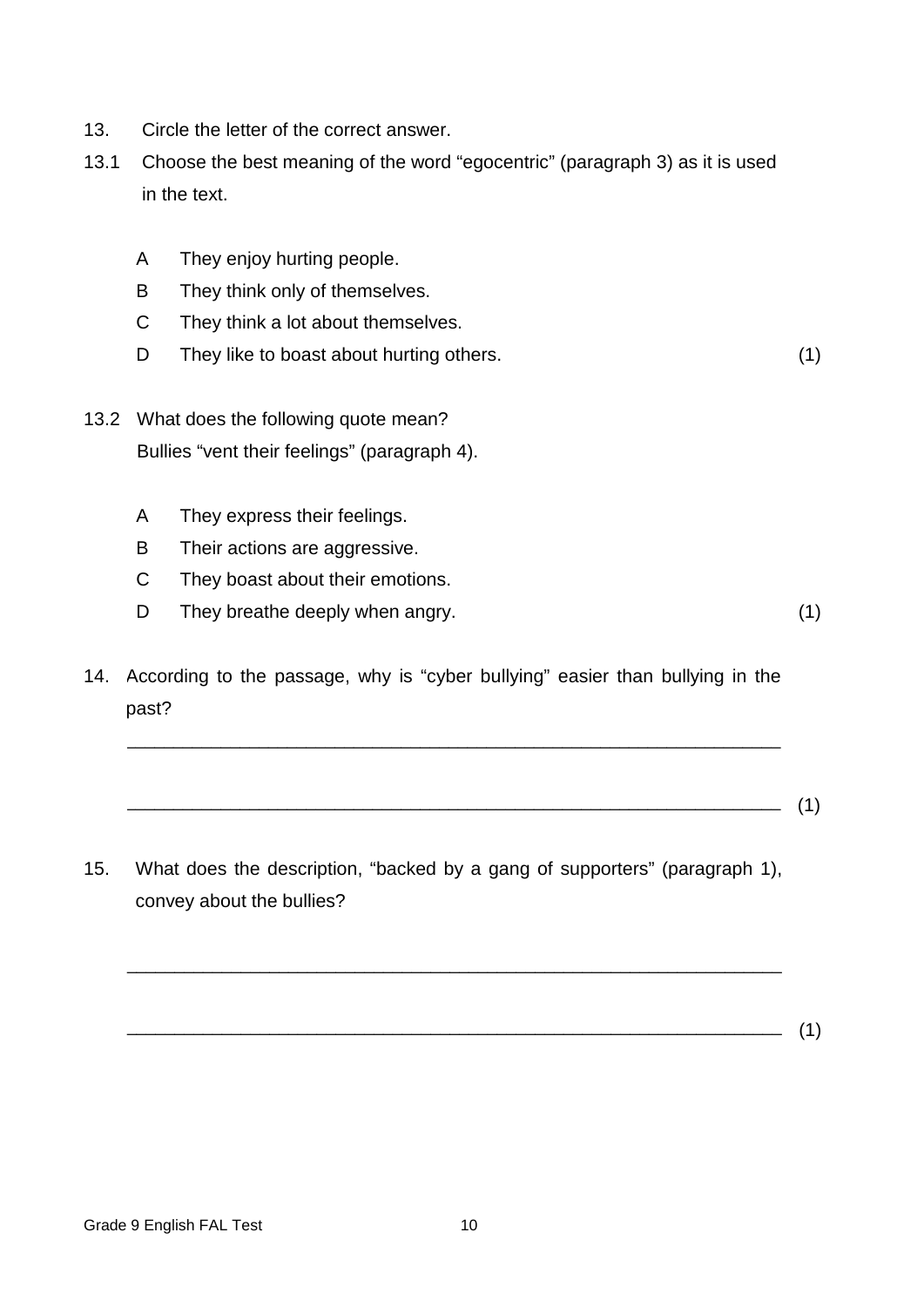16. What do you conclude about bullies from the description below? "picks on a vulnerable person" (paragraph 1)

**OFFICIAL LANGUAGES SPOKEN IN SOUTH AFRICA25%** Percentages of languages spoken **Percentages of languages spoken 20% 15% 10% 5% 0% English IsiXhosa Sepedi IsiZulu Siswati** Afrikaans **Xitsonga Tshivenda** Setswana siNdebele **Sesotho Afrikaans Tshivenda Setswana IsiNdebele**

\_\_\_\_\_\_\_\_\_\_\_\_\_\_\_\_\_\_\_\_\_\_\_\_\_\_\_\_\_\_\_\_\_\_\_\_\_\_\_\_\_\_\_\_\_\_\_\_\_\_\_\_\_\_\_\_\_\_\_\_\_\_\_\_\_\_\_\_\_

\_\_\_\_\_\_\_\_\_\_\_\_\_\_\_\_\_\_\_\_\_\_\_\_\_\_\_\_\_\_\_\_\_\_\_\_\_\_\_\_\_\_\_\_\_\_\_\_\_\_\_\_\_\_\_\_\_\_\_\_\_\_\_\_\_\_\_\_\_ (2)

17. Study the graph below then answer the questions.

17.1 According to the graph, which language is most widely spoken by South Africans?

 $\overline{\phantom{a}}$  (1)

17.2 According to the graph, which language is the least spoken language in South Africa?

\_\_\_\_\_\_\_\_\_\_\_\_\_\_\_\_\_\_\_\_\_\_\_\_\_\_\_\_\_\_\_\_\_\_\_\_\_\_\_\_\_\_\_\_\_\_\_\_\_\_\_ (1)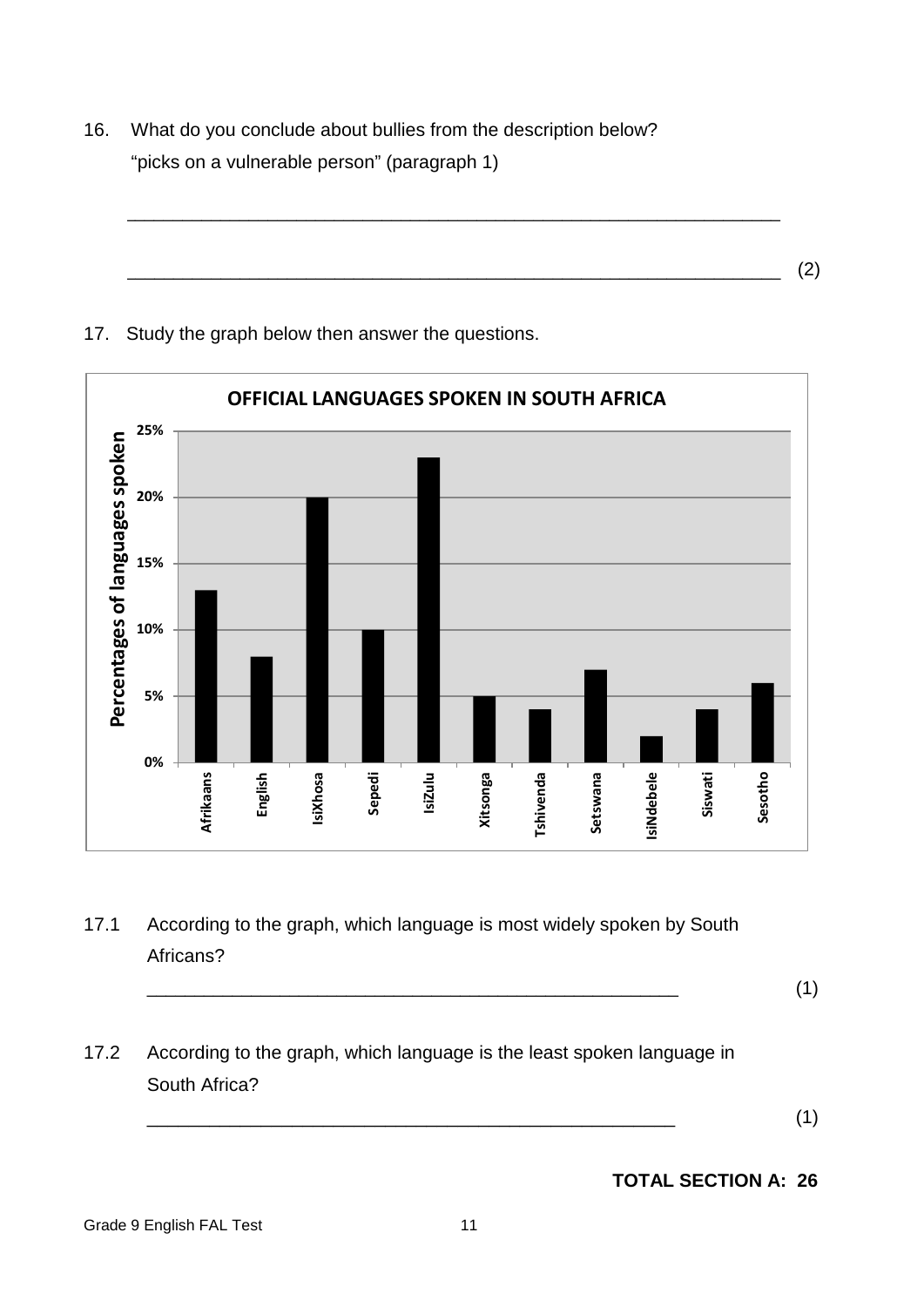#### **SECTION B**

18. The following extract contains SIX errors. Rewrite the passage correctly. Underline the corrections you have made.

> if your being bullied keep notes of incidents. Right down the names of the bullys and keep a record of times and dates when hurtful things were said to you. A bully do not have to have power over you!

 $\overline{\phantom{a}}$  , and the contribution of the contribution of the contribution of the contribution of the contribution of the contribution of the contribution of the contribution of the contribution of the contribution of the

\_\_\_\_\_\_\_\_\_\_\_\_\_\_\_\_\_\_\_\_\_\_\_\_\_\_\_\_\_\_\_\_\_\_\_\_\_\_\_\_\_\_\_\_\_\_\_\_\_\_\_\_\_\_\_\_\_\_\_\_\_\_\_\_\_\_\_\_\_

\_\_\_\_\_\_\_\_\_\_\_\_\_\_\_\_\_\_\_\_\_\_\_\_\_\_\_\_\_\_\_\_\_\_\_\_\_\_\_\_\_\_\_\_\_\_\_\_\_\_\_\_\_\_\_\_\_\_\_\_\_\_\_\_\_\_\_\_\_

19.

19.1 Change the following into reported speech. Begin the sentence as indicated.

"I planned everything carefully to avoid chaos," said the king.

The king said **with a set of the set of the set of the set of the set of the set of the set of the set of the set of the set of the set of the set of the set of the set of the set of the set of the set of the set of the se** 

 $\overline{\phantom{a}}^{(2)}$ 

(2)

19.2 Change the following into direct speech. Begin the sentence as indicated.

Thunder and Lightning said that they were displeased with the king.

Thunder and Lightning said, \_\_\_\_\_\_\_\_\_\_\_\_\_\_\_\_\_\_\_\_\_\_\_\_\_\_\_\_\_\_\_\_\_\_\_\_\_\_\_\_\_\_\_

\_\_\_\_\_\_\_\_\_\_\_\_\_\_\_\_\_\_\_\_\_\_\_\_\_\_\_\_\_\_\_\_\_\_\_\_\_\_\_\_\_\_\_\_\_\_\_\_\_\_\_\_\_\_\_\_\_\_\_\_\_\_\_\_\_\_\_\_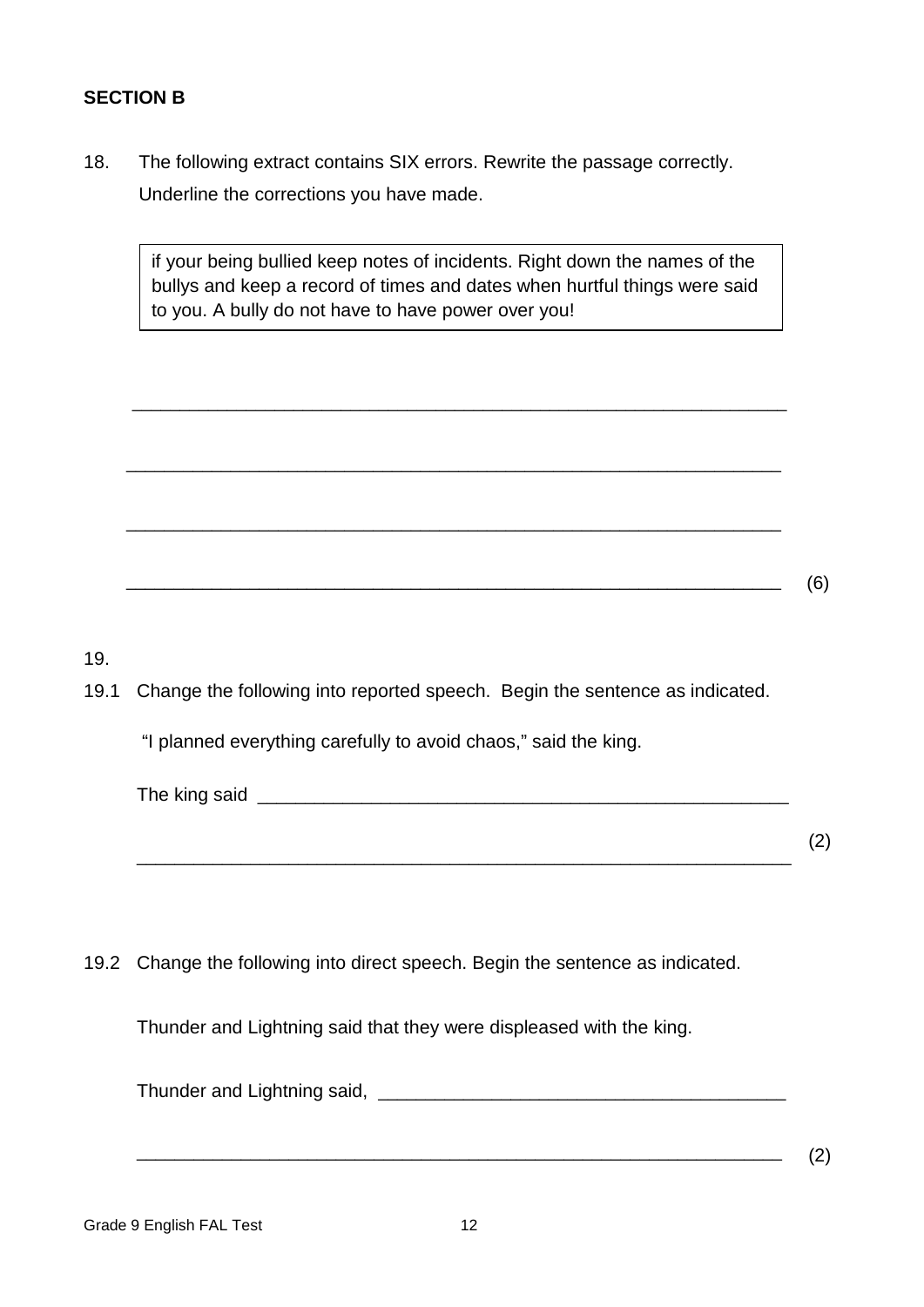20. Complete the sentence using the correct form of the verb in brackets. (Past Perfect Progressive Tense)

By the time the counsellors arrived, the king (wait) for an hour.

By the time the counsellors arrived, the king \_\_\_\_\_\_\_\_\_\_\_\_\_\_\_\_\_\_\_\_\_\_\_\_\_\_\_\_\_\_\_\_\_\_ for an hour. (1) (1)

- 21. Circle the letter of the correct answer. What should you do if you have a disobedient son?
	- A You ought to discipline him.
	- B You might to discipline him.
	- C You ought discipline him.
	- D You should to discipline him. (1)
- 22. Rewrite the following in the passive voice. Begin the sentence as indicated.

They will obey the king's instructions.

| The king's instructions |  |  |
|-------------------------|--|--|
|                         |  |  |

- 23. Circle the letter of the correct answer.
- 23.1 Thunder and Lightning were sent away to live in the sky **with the same way** they had damaged the village.
	- A until
	- B despite
	- $\mathbf{C}$ because
	- D. although (1)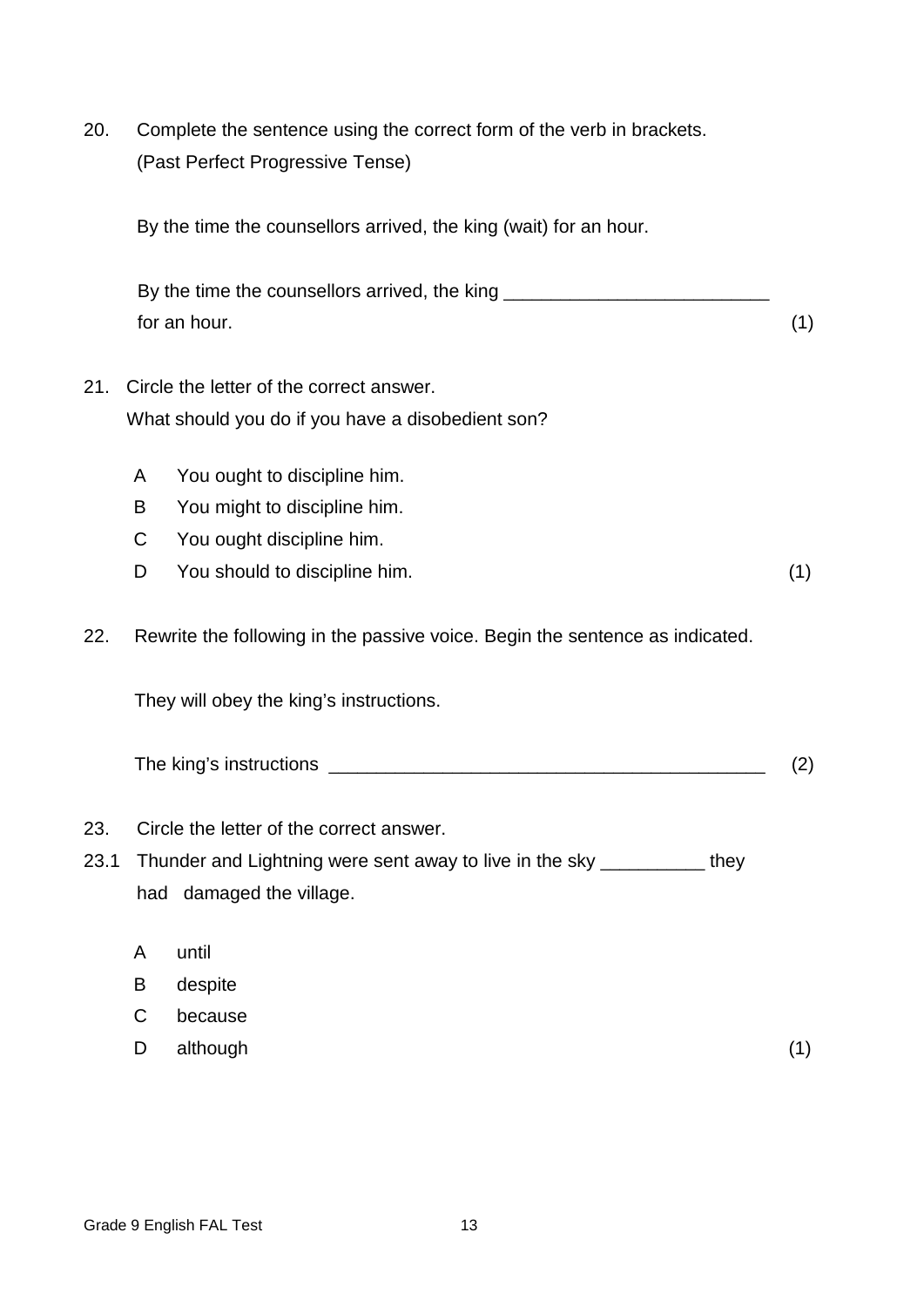- 23.2 Choose the correct sentence from the following:
	- A They had to be banished because they troubled the villagers.
	- B They had to be banished because they troubling the villagers.
	- C They had to be banished since they will trouble the villagers.
	- D. They had to be banished since they can trouble the villagers. (1)

#### 24.

24.1 Add a prefix to the underlined word to change the meaning to the opposite.

The counsellors were prepared to advise the king.

| The counsellors were | to advise the king. |  |
|----------------------|---------------------|--|
|----------------------|---------------------|--|

24.2 Circle the letter of the correct answer.

Lightning did not listen to his mother and was disobedient. What is the meaning of the prefix "dis"?

- A again
- B before
- C not
- D less (1)

- 25. Rewrite the following sentences:
- 25.1 Rewrite the sentence in the past tense.

Lightning loses his temper from time to time.

| 100r<br>$.$ net $.$<br>∟aɔι<br>$\sim$ $\sim$ $\sim$ $\sim$ $\sim$ |  |
|-------------------------------------------------------------------|--|
|                                                                   |  |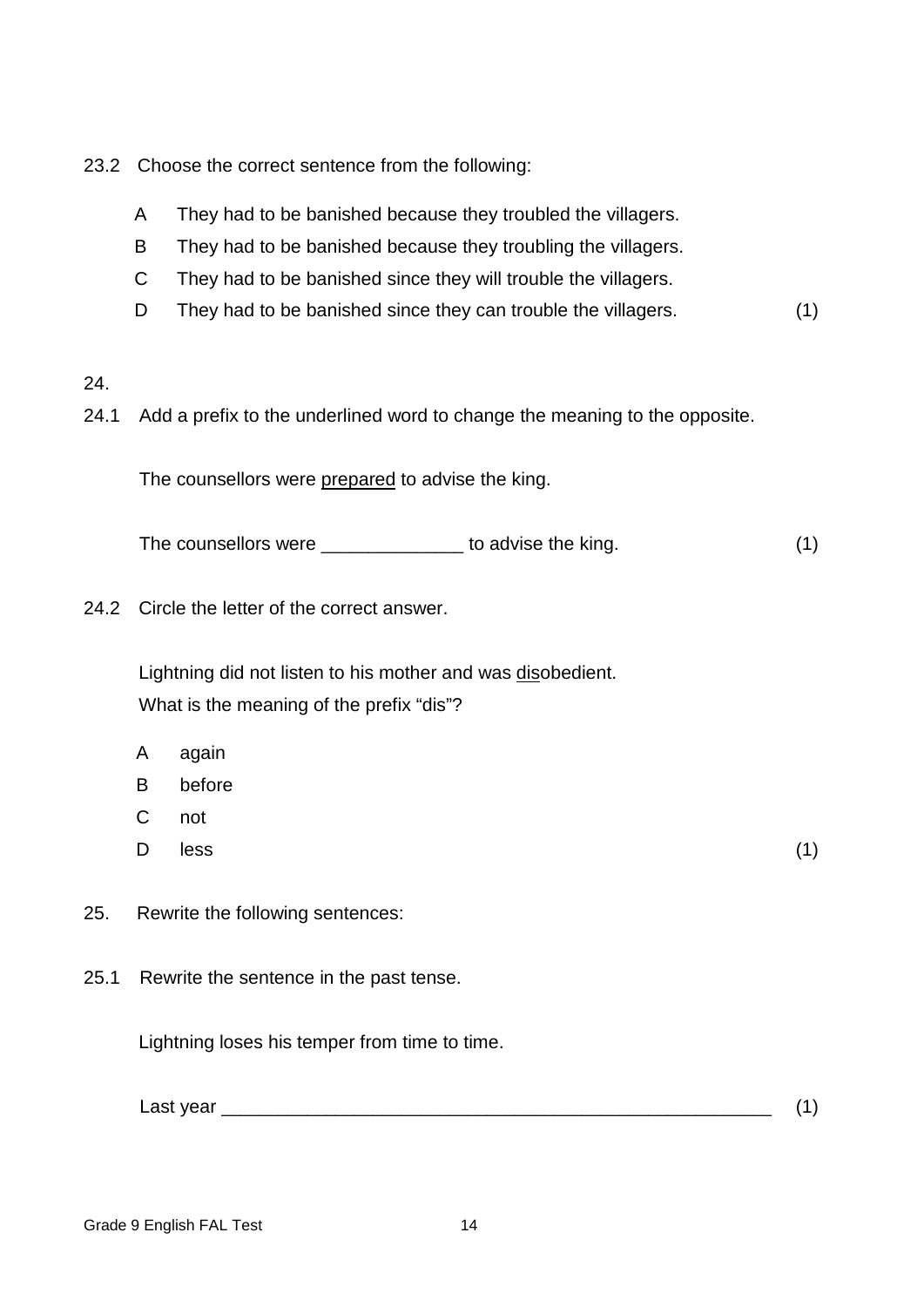25.2 Rewrite the sentence in the future tense.

Today Thunder scolds Lightning for being disobedient.

|      |                                                                           | (1) |
|------|---------------------------------------------------------------------------|-----|
| 26.  | Underline the correct form of the verb in brackets.                       |     |
|      | If they had not quarrelled they (should/would) have lived in the village. | (1) |
| 27.  | Name the underlined part of speech.                                       |     |
|      | They lived in a small village.                                            |     |
|      |                                                                           | (1) |
| 28.  | Give the correct form of the word in brackets.                            |     |
| 28.1 | Lightning caused a (disturb) in the village.                              |     |
|      |                                                                           | (1) |
|      | 28.2 Thunder and Lightning must leave the (beauty) village.               |     |
|      |                                                                           | (1) |

#### **TOTAL SECTION B: 24**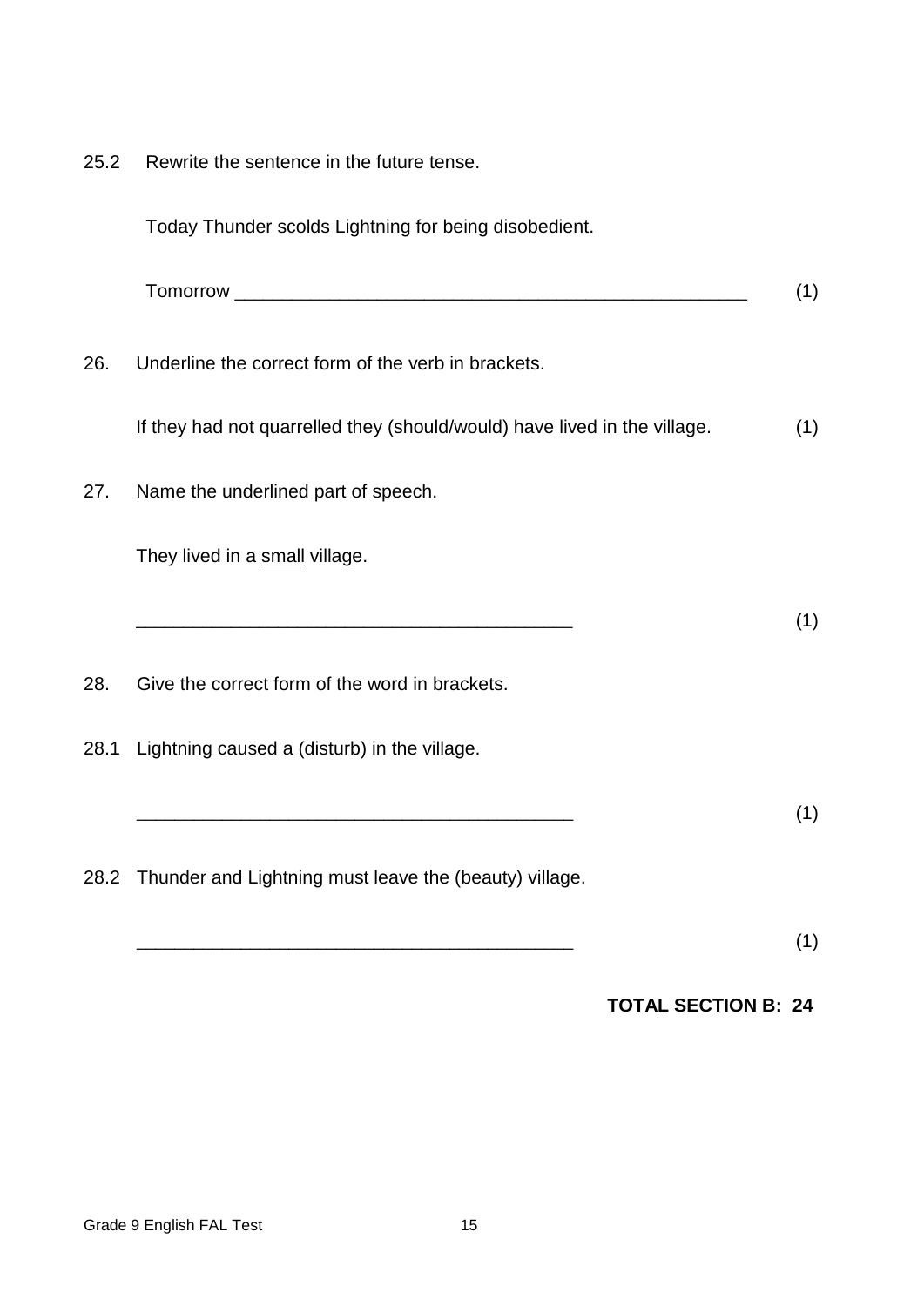### **SECTION C**

29. Write a short story about a bad experience you have had. Use the information given in the mind map below.

The following instructions are important:

- The length of your story should be 80–100 words.
- Plan your story in the frame provided.
- Write your final story in the space provided.
- You have 45 minutes to complete this question.

Your story will be marked according to the following criteria:

- Planning, length and structure
- Originality/effectiveness of ideas
- Register/style/tone
- Grammar, vocabulary, spelling and punctuation
- Relevance (staying on the topic)

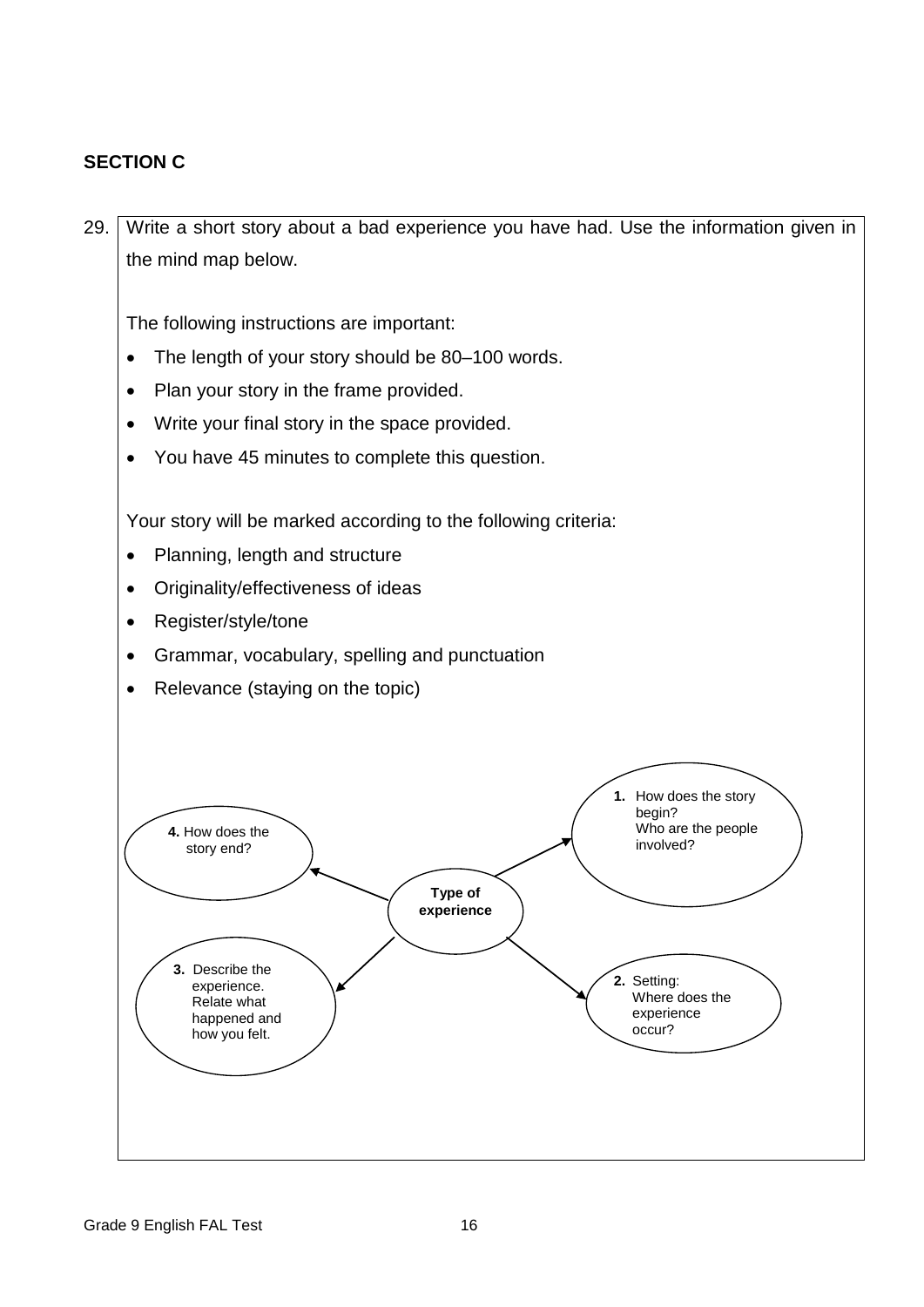# PLANNING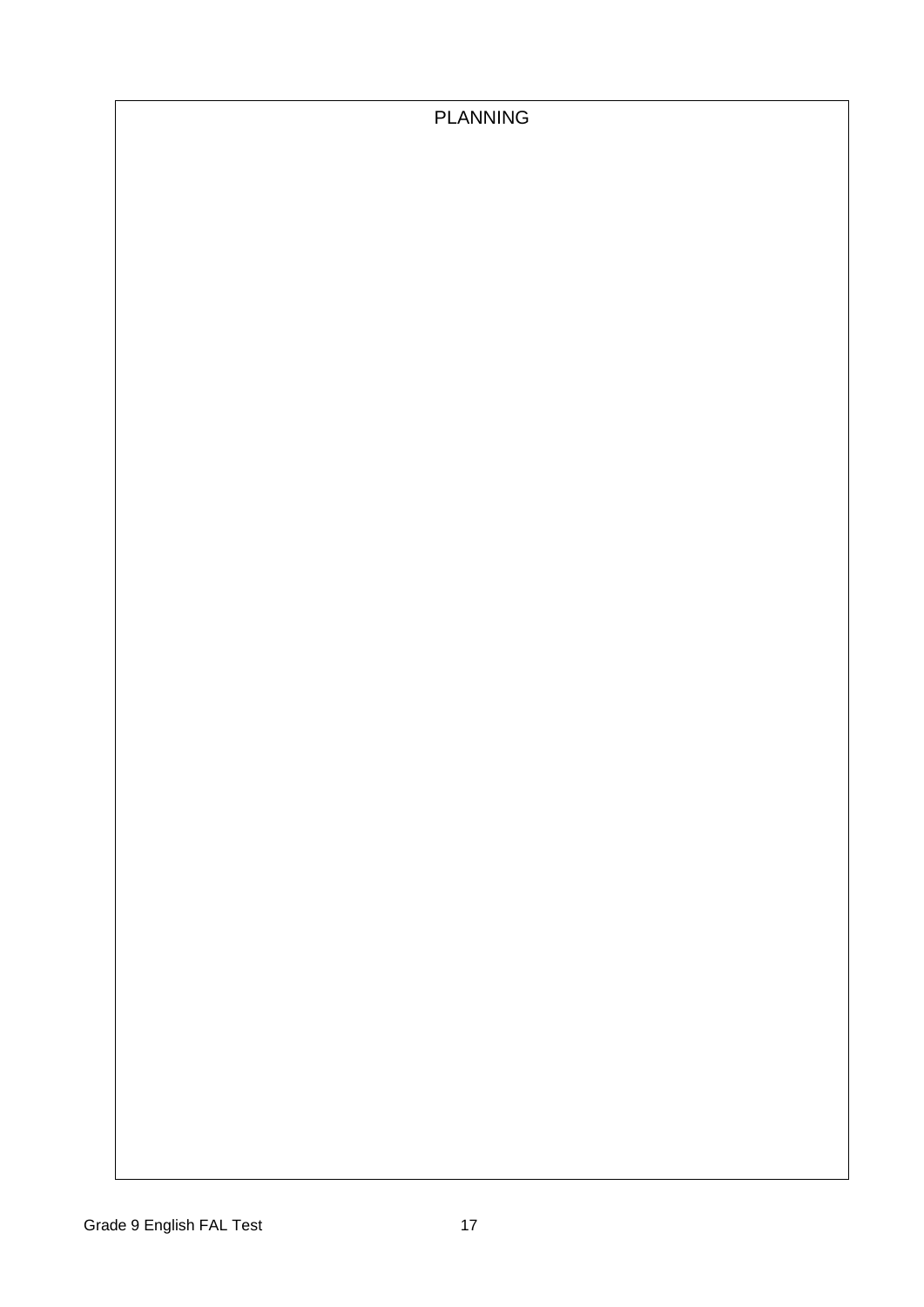| <b>FINAL ESSAY</b> |  |
|--------------------|--|
|                    |  |
|                    |  |
|                    |  |
|                    |  |
|                    |  |
|                    |  |
|                    |  |
|                    |  |
|                    |  |
|                    |  |
|                    |  |
|                    |  |
|                    |  |
|                    |  |
|                    |  |
|                    |  |
|                    |  |
|                    |  |
|                    |  |
|                    |  |
|                    |  |
|                    |  |
|                    |  |
|                    |  |
|                    |  |
|                    |  |
|                    |  |
|                    |  |
|                    |  |
|                    |  |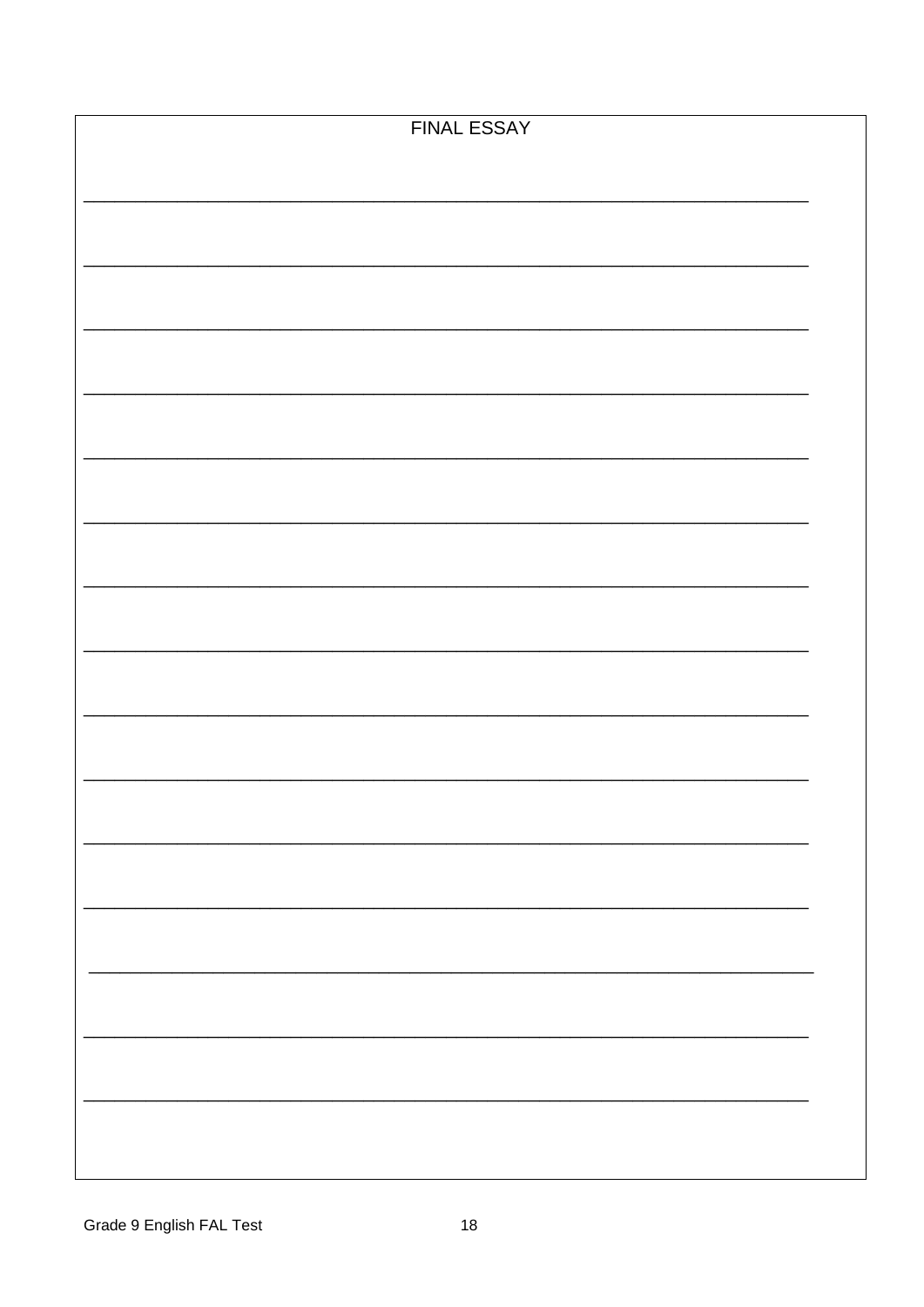| (20) |
|------|
|      |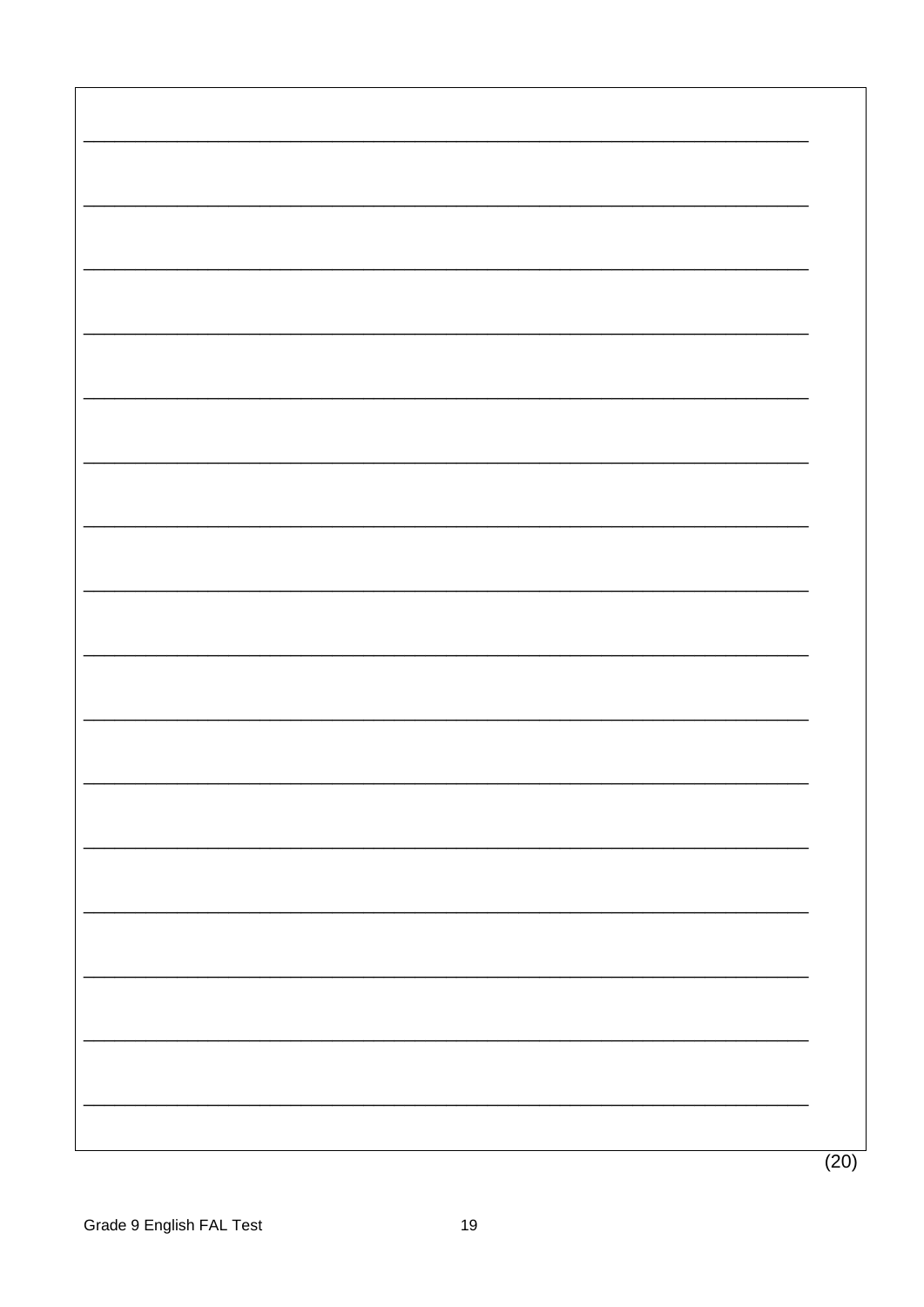30. You recently celebrated your  $16<sup>th</sup>$  birthday. Your friends threw a huge surprise party for you.

Write a short diary entry about your thoughts, experiences and feelings after the event.

The following instructions are important:

- The length of your diary entry should be 60–80 words.
- Plan your diary entry in the frame provided.
- Write your final diary entry in the space provided.
- You have 30 minutes to complete this question.

Your diary entry will be marked according to the following criteria:

- Format and length
- Originality/effectiveness of ideas
- Register/style/tone
- Ability to convey emotion
- Grammar, vocabulary, spelling and punctuation
- Relevance (staying on the topic)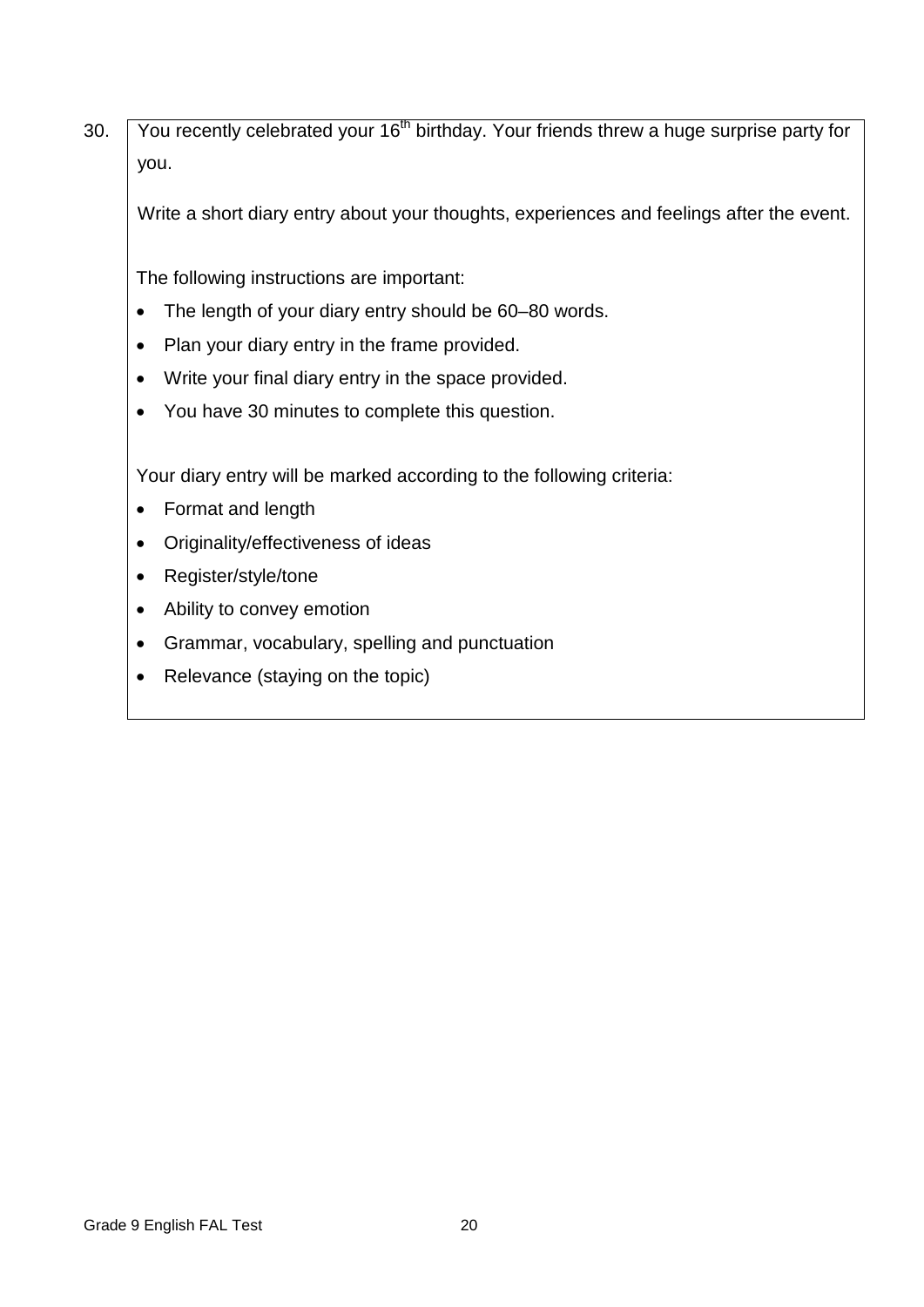PLANNING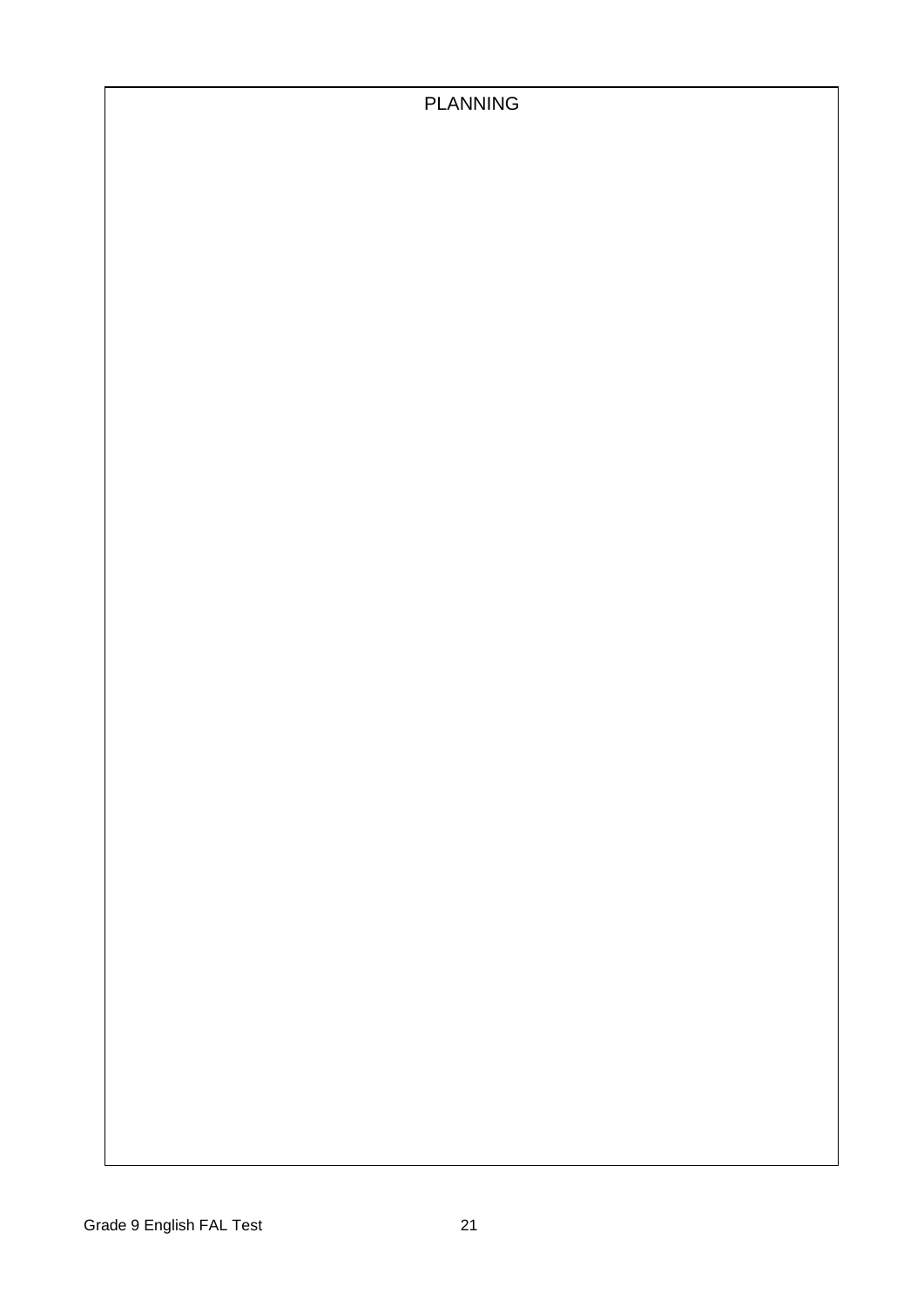| FINAL DIARY ENTRY |  |
|-------------------|--|
|                   |  |
|                   |  |
|                   |  |
|                   |  |
|                   |  |
|                   |  |
|                   |  |
|                   |  |
|                   |  |
|                   |  |
|                   |  |
|                   |  |
|                   |  |
|                   |  |
|                   |  |
|                   |  |
|                   |  |
|                   |  |
|                   |  |
|                   |  |
|                   |  |
|                   |  |
|                   |  |
|                   |  |
|                   |  |
|                   |  |
|                   |  |
|                   |  |
|                   |  |